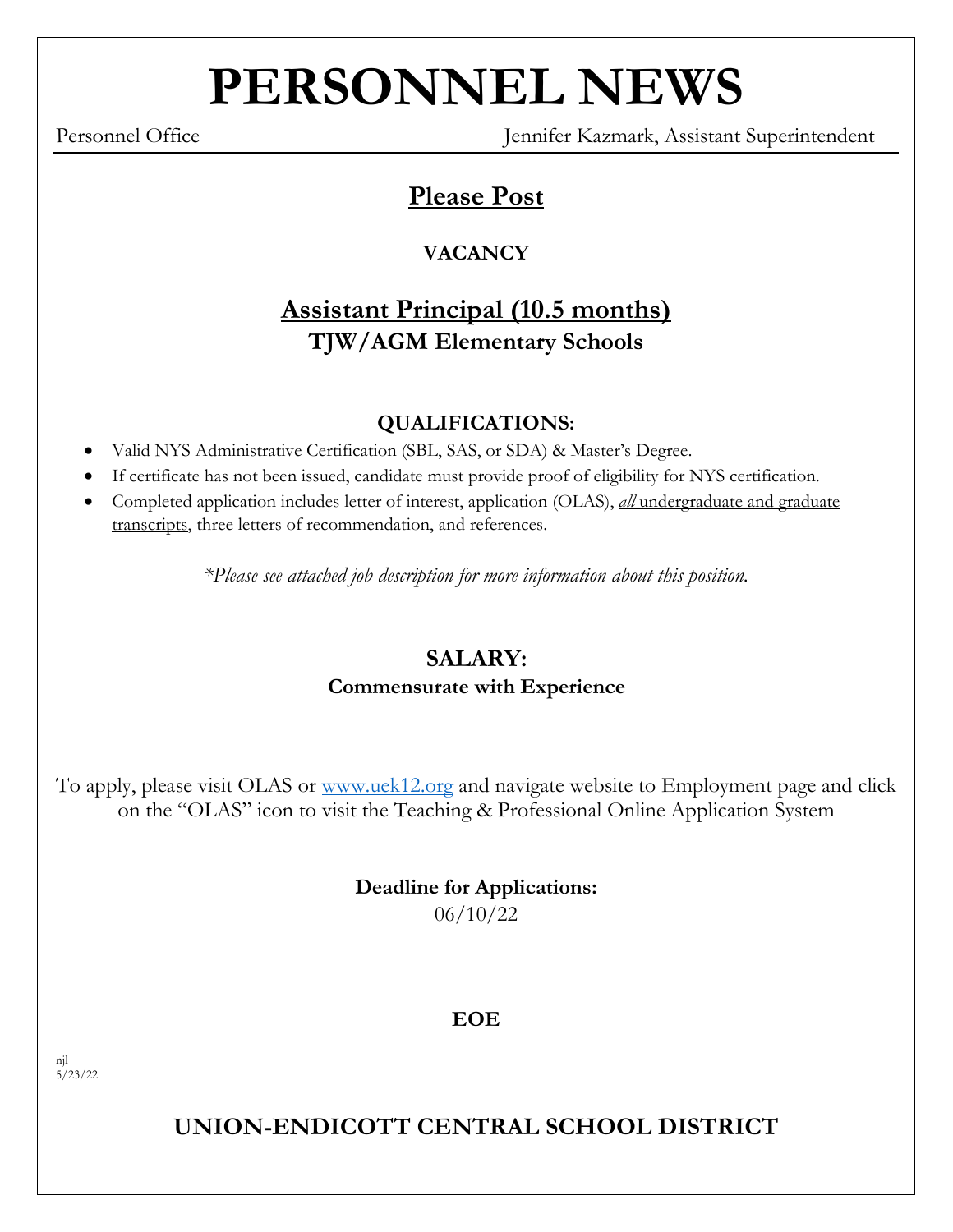#### **Assistant Principal**

| <b>Qualifications:</b> | Valid School District Administrator Certificate required (SAS/SBL or SDA)<br>Master's Degree<br>2.                                                                                                                                                                                                                                                                                            |
|------------------------|-----------------------------------------------------------------------------------------------------------------------------------------------------------------------------------------------------------------------------------------------------------------------------------------------------------------------------------------------------------------------------------------------|
| Reports to:            | <b>Building Principal</b>                                                                                                                                                                                                                                                                                                                                                                     |
| <b>Job Goals:</b>      | Assists the principal in directing and coordinating prescribed activities and<br>programs. Provides leadership which would ensure the accomplishment of<br>established goals, effective use of facilities and materials, and in general<br>promote the welfare of the pupil in his educational environment. Assumes the<br>role of the principal during short-term absences of the principal. |
| Supervises:            | Assists in Supervision of Building Faculty and Staff                                                                                                                                                                                                                                                                                                                                          |

#### **Job Responsibilities:**

- 1. Curriculum Development and Implementation
	- a. Assists in the development of procedures to monitor curricula.
	- b. Works with other principals, assistant/associate principals, supervisors, Instructional Leaders, and teachers in the evaluation of curricula.
	- c. Analyzes student progress and identifies areas of needed progress.
	- d. Knows his/her school's curricula well, helps provide for its effective implementation and assures program articulation.
	- e. Acquires and makes use of the latest research and trends in education to enhance professional competency.
	- f. Provides instructional leadership and provides opportunities for the staff to develop new instructional skills.
	- g. Performs other duties as assigned by the Principal.
- 2. Building Administration
	- a. Administers discipline and attendance policies.
	- b. Assists with crisis management to maintain a safe environment for students and staff and to prevent potential problems.
	- c. Assists in planning and maintaining effective control of building use.
	- d. Keeps accurate and effective records and statistics.
	- e. May provide administrative liaison between the school and BOCES.
	- f. May represent the building on the Committee for Special Education (CSE).
	- g. Assists in the coordination of instructional and non-instructional services to produce effective building operation.
	- h. Regularly inspects the physical plant.
	- i. May work in conjunction with the principal and teachers to track and submit sub requests for school business
	- j. May serve on or be chairperson for the Site Safety Committee